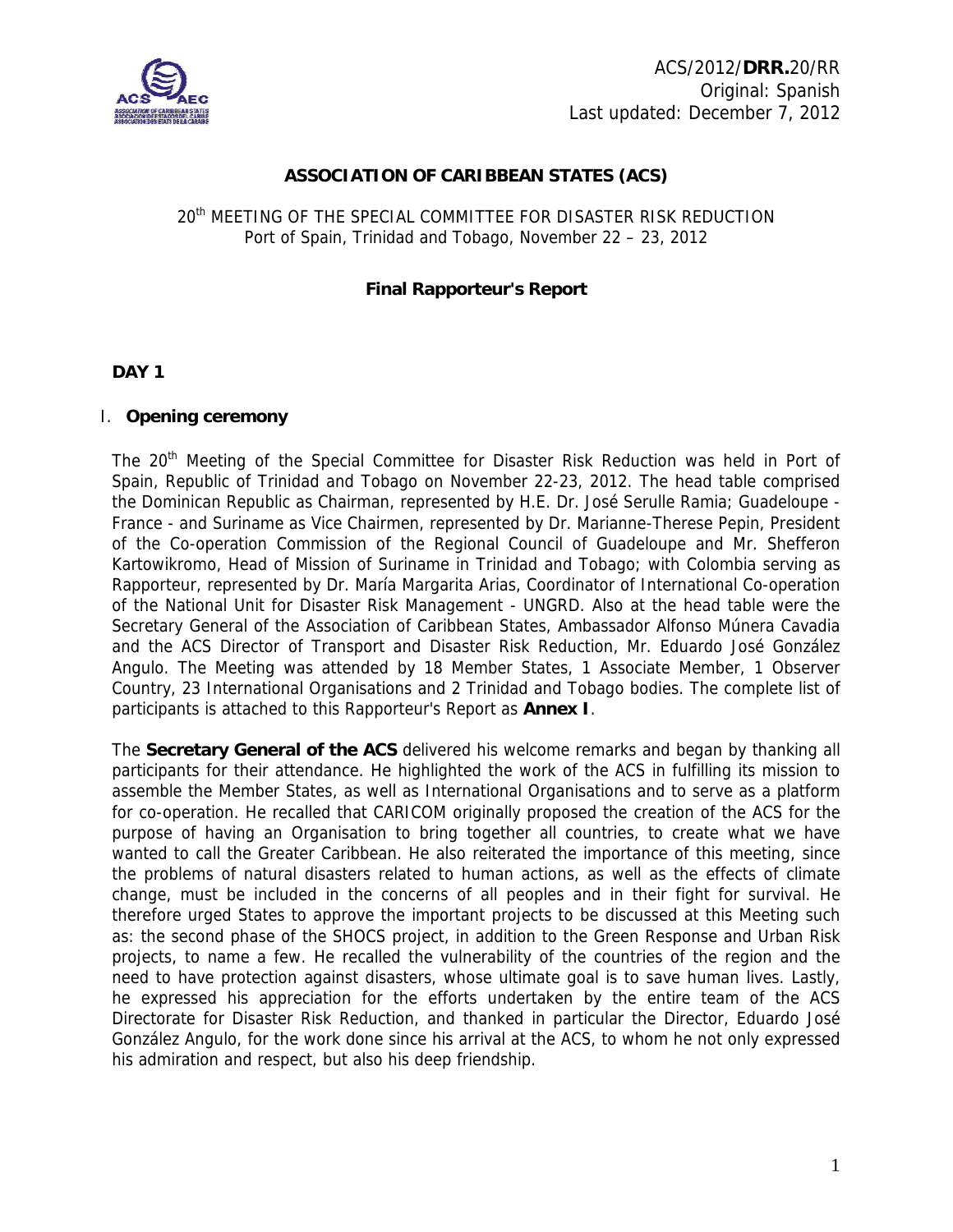The **Dominican Republic**, in its capacity as Chairman, represented by H.E. Dr. José Serulle Ramia, delivered his opening remarks, thanking everyone for their attendance and expressing his delight over having seen such an extensive agenda, which demonstrates the enormous effort of the Directorate for Disaster Risk Reduction, particularly the tremendous work carried out by its Director, Eduardo José González Angulo, to whom he expressed sincerest thanks and congratulations, indicating that the guidelines that he has outlined will continue. He further underscored the economic losses caused by the numerous disasters in the region, unplanned urbanisation, the lack of territorial planning, among other problems. Thus, the ACS, with its advancements and achievements, owing to its many projects underway and its partners involved, is plotting the course to be followed in order to reduce the risk brought about by disasters and to support the road to development. The full speech is attached to this Rapporteur's Report as **Annex II**.

**Colombia,** represented by Dr. María Margarita Arias, Coordinator of International Co-operation of the National Unit for Disaster Risk Management (UNGRD) presented the report on the tenure of the Chairman during the period 2011-2012, as well as the progress made in the initiatives and projects approved by the countries of the ACS, supported by the Colombian Government. Dr. Arias called attention to the frameworks of reference of the UNGRD, the achievements and advancements made during this period, in addition to disaster risk management in Colombia. She placed special emphasis on the projects led by the country, such as: the "International Diploma (virtual) in disaster risk reduction management" of the Advanced School of Public Administration of Colombia (ESAP), "Earthquake-Resistant Cities" and "Urban Risk". Lastly, she presented the strategic challenges involved in managing disaster risk reduction, which were identified by the country during its tenure as Chairman and which is placed at the disposal of the ACS. The complete presentation is attached to this Rapporteur's Report as **Annex III**.

The **ACS Director of Transport and Disaster Risk Reduction** delivered his welcome remarks and thanked all in attendance for their participation in this Committee. He thanked in particular, the Secretary General, the Chair and the Dominican Republic for their words and also Guadeloupe and Suriname for serving as Vice Chairmen. The Director further thanked Colombia for the presentation of the report on the tenure of the Chairman during 2011, which was delivered by Dr. María Margarita Arias, who acted on behalf of Dr. Carlos Iván Márquez, to whom a special greeting was extended. The Director expressed his satisfaction with the great attendance at the meeting, in which there was participation from more than 20 countries and approximately 60 persons, this being one of the most important meetings in the history of the ACS. Thus, he conveyed his gratitude to Trinidad and Tobago for its constant support and assistance in convening this meeting, as well as the Government of Finland for its sizeable contribution to the "SHOCS" project. The Director thanked all his ACS colleagues and especially the team of the Directorate for Disaster Risk Reduction for their efforts, attitude and cooperation. He underscored in particular, Trinidad and Tobago's commitment to the "Green Response" Project, especially Dr. Stephen Ramroop, who will present this pioneer project in the area of Disaster Risk Reduction. He further announced the projects to be presented on the second day of the meeting and shared with the participants the fact that the Saint Marc Plan of Action was updated and rendered consistent with the priorities identified in the Hyogo Framework for Action. The Director thanked CARICOM, CEPREDENAC and CDEMA for their good intentions and projects, all the national and international organisations present for their valuable participation and support, in addition to those who could not attend the Meeting. He also presented the initiatives to be analysed during the course of the meeting and congratulated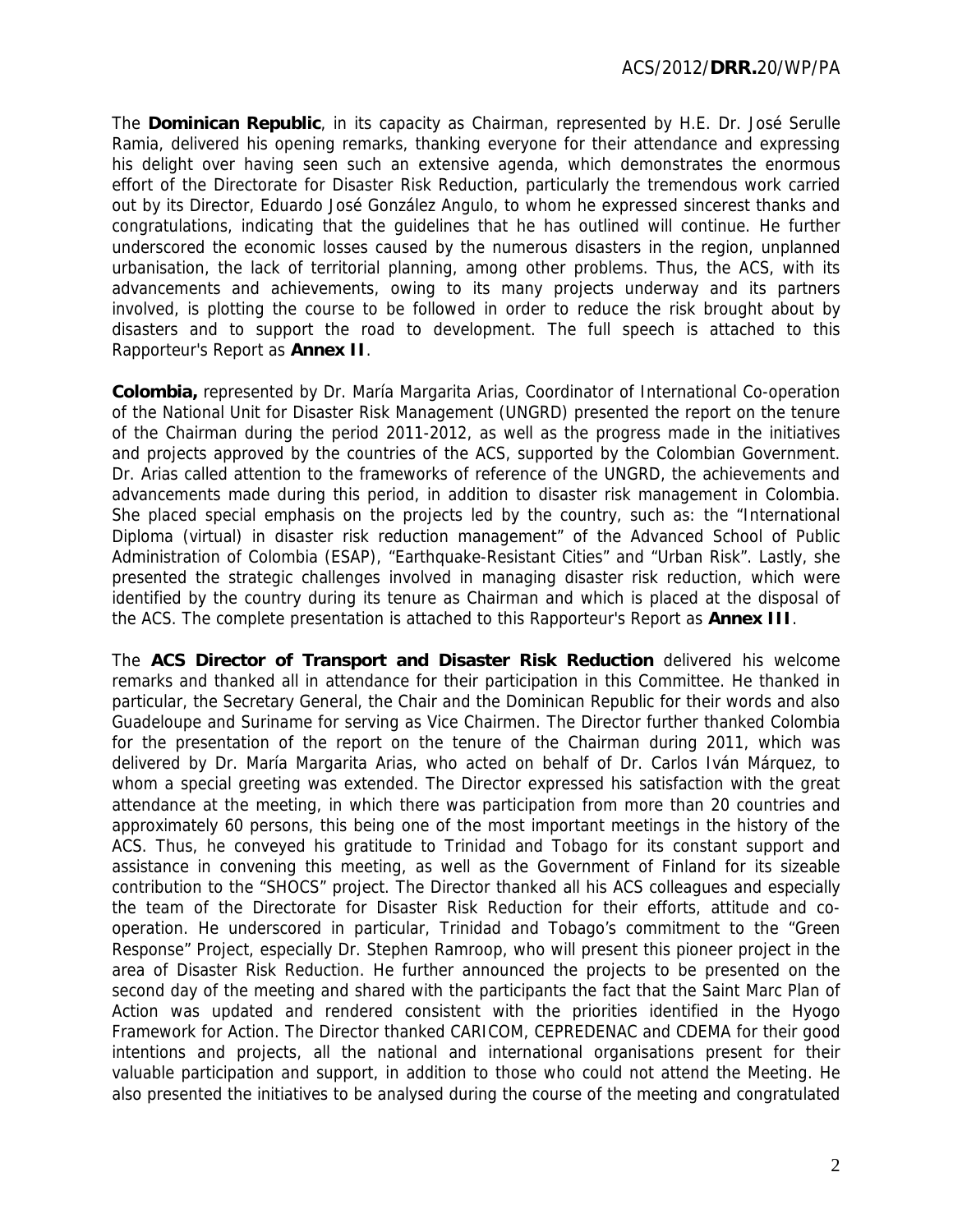the countries responsible for their respective presentations and reiterated the need for disaster risk reduction in order to save lives.

## II. **Approval of the agenda and procedural matters**

The **Chairman** proceeded with the approval of the agenda, which was unanimously approved.

#### III. **Presentation of the advancements made in the** "**SHOCS**" **Project**

**Dr. Martti Heikinheimo**, Consulting Service Development Director of the Finnish Meteorology Institute (FMI), presented the results of the Project: "Strengthening Hydro-Meteorological Operations and Services in the Caribbean small island developing states (SHOCS)". The complete presentation is attached as **Annex IV**.

Dr. Heikinheimo placed special emphasis on the workshops, meetings held with disaster management organisations, agencies and those responsible for early warning systems. He explained the objectives of the project, taking into account the context of ACS countries, who have a high vulnerability to disasters. In turn, he placed particular focus on the increase in threats and the reality of climate change. He also mentioned the missions made throughout the evaluations conducted on capabilities with respect to planning, disaster risk reduction, early warning systems, etc, identifying the following needs: "strengthening the capacity for Multi-Hazard Early Warning Systems (MHEWS) and Disaster Risk Reduction (DRR) in order to boost institutional capabilities, strengthening of technical methods and means to improve risk detection, follow-up and monitoring, strengthening of the capacity for communication clocks, warnings and notices, political recognition and legislation for DRR and MHEWS, training in basic competencies in the area of meteorology and disaster management, as well as the enhancement of methods and techniques to disseminate notices, alerts and warnings".

Dr. Heikinheimo also made mention of the next 5 regional priorities in the framework of the SHOCS Project: standardise the communications platform with standard operating procedures, strengthen the capacity of the SRC (Seismic Research Centre) to provide real information 24 hours a day, harmonise the visualisation of colour codes for the areas in the system pertaining to climate warnings and indicators of high risk areas, training in the principles of quality management and results-based management, establishment of performance indicators and an extensive process for auditing agencies that are certified in the Caribbean on Quality Management Systems (QMS), certified agencies. He underscored the work carried out on training aimed at countries in the region. He further indicated that aeronautical services need improvements in quality management and must comply with ISO 9001:2008 requirements. Dr. Heikinheimo thanked all those who collaborated on this project, especially Ms. Vernesse Inniss of Barbados and Director Eduardo José González Angulo, in his capacity as Project Manager, for all the support provided.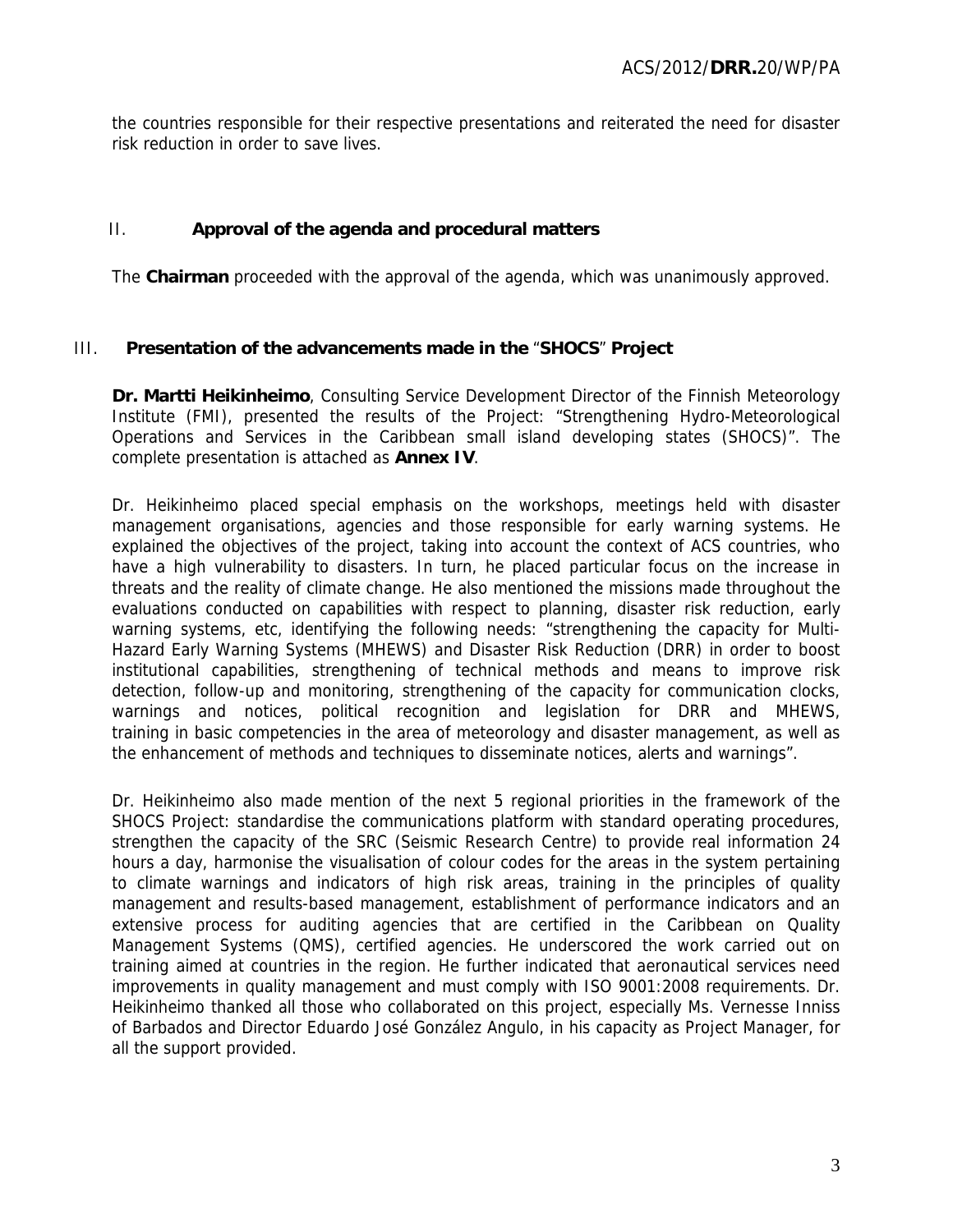## IV. **Presentation of the** "**SHOCS II**" **Project**

On behalf of the Government of Finland, **Hannele Halmeranta**, who is in charge of the programme for the Caribbean, through the Ministry of Foreign Affairs of Finland, expressed the honour that it represents for them to be able to attend the 20<sup>th</sup> Meeting of the Special Committee for Disaster Risk Reduction, and proceeded to read the note from H.E. Mikko Pyhälä, Ambassador of Finland on special mission for the Caribbean. Said document is attached to this Rapporteur's Report as **Annex V**. Ms. Halmeranta then presented an introduction regarding the project entitled SHOCS II, in which she explained that co-operation from Finland in the Caribbean region is part of foreign policy and their international relations, thus, she expressed their desire to continue this co-operation and to have the ACS as a major ally and to continue efforts focussing especially on meteorological services. In her presentation, Ms. Halmeranta touched on the improvements and significant advancements made above all, in the areas of DRR, Early Warning Systems, etc. She announced the bases of the objectives of phase 2 of SHOCS and Finland's intention to approve the extension of the MOU between the ACS and the FMI, once the project is approved at this meeting. She also indicated that a binding agreement will be prepared to address the issue of financing for the SHOCS II. Lastly, she thanked all the partners involved in the project, the ACS, both the previous and current Secretaries General, as well as the Director of Transport and Disaster Risk Reduction of the ACS for his excellent work.

**Dr. Martti Heikinheimo**, presented the Project entitled SHOCS II and in his intervention, he began reporting that the FMI will continue to work with the ACS and the Ministry of Foreign Affairs of Finland and made the announcement that this project will have an approximate budget of 1,000,000 Euros in order to make greater investments and to have wider coverage and better expansion of the project. He announced that the same model will be followed, as well as the same process in the same States as in Phase I, and will be based on the results achieved during this initial phase of the Project, so as to complement and not duplicate efforts. He presented the project planning guide, the results of the feasibility evaluation, taking into account regional priorities, the expected results, the specific objectives, activities such as: "training and advice to improve the maintenance and restoration of the meteorological observation stations selected, implementation of forecasting tools and production systems in the NMHS' selected, development and implementation of solutions for the common presentation and communication of early warnings", among others. The complete presentation is attached as **Annex VI** and is included in the Project Concept Document.

Dr. Heikinheimo also stressed the importance of the Saint Marc Plan of Action and reported that the phase by phase budget is outlined on pages 25 and 26 of **Annex VI**. He announced that if there are no delays, work will begin in April 2013.

The **Chairman** indicated that it is essential for the SHOCS project to enjoy continuity, for the increased benefit for everyone and expressed his absolute support.

**Jamaica** thanked the ACS for organising the Meeting and highlighted that country's vulnerability to disasters, especially in light of what occurred days earlier with Hurricane Sandy. It indicated that Jamaica has contributed significantly to the project and has learnt a great deal from it, strengthening its capabilities. Thus, it supports the continuation of the SHOCS project and is grateful for all the benefits generated.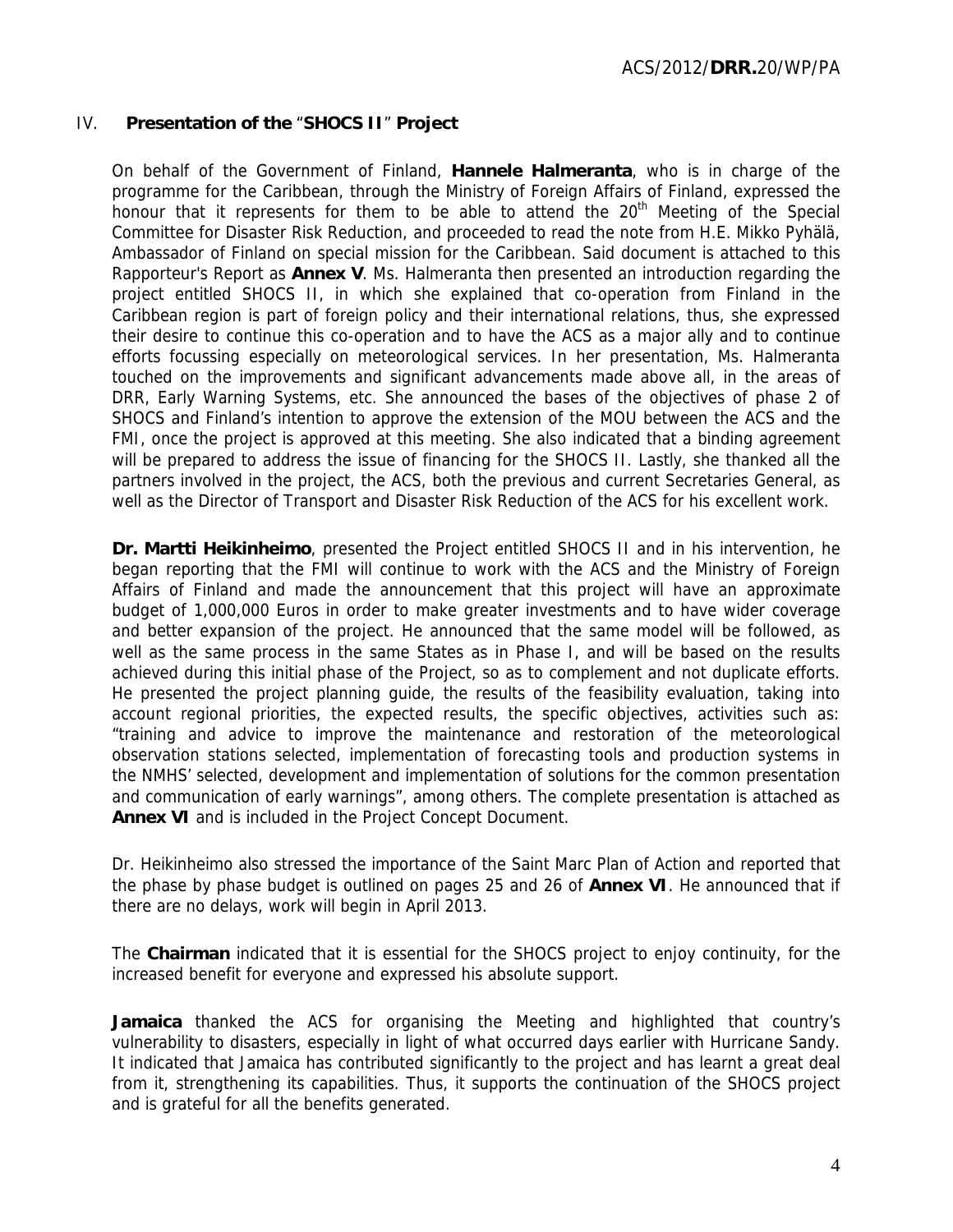**Mexico** congratulated the ACS and Finland on the development of this important project and expressed its solidarity and support for it.

**Guadeloupe** thanked Trinidad and Tobago, Colombia, Finland and in particular, Director Eduardo José González Angulo for their tremendous work. It explained that the ACS is in a vanguard position leading these initiatives, since natural disasters reduce States' capabilities, because when a disaster occurs, countries must use a portion of their budget to counteract its effects. Therefore, Guadeloupe and Martinique – France – support the continuation of the project.

**Antigua and Barbuda** supported the Project, underscoring that the most important aspect is the development of the common platform. It supported the second phase of the Project and thanked the ACS and everyone involved for their efforts.

**Cuba** pointed out that all the co-operation projects that unite the Caribbean are of prime importance and highlighted Finland's positive gesture by working in this regard. It called for this to continue being developed and to remain alive, providing all the support necessary.

**Trinidad and Tobago** conveyed its thanks to the Government of Finland and to the ACS. It welcomed all those who have come to Trinidad and Tobago and all those who have worked on this project, expressing its absolute support.

**Guatemala** thanked Finland for the project, underscored the work done in the past by the previous Secretary General and voiced its full support for the continuation of said project.

The **Secretary General** once again expressed the heartfelt thanks of the ACS to the Government of Finland and its Meteorological Institute, convinced that it has been ideal cooperation for pooling efforts between Caribbean States and international organisations, with extremely positive results for all involved. He stated that this can be unanimously approved and invited the Chairman to consider this.

The **Chairman** indicated that the ACS must persevere in its objectives and develop concrete projects that would yield results, which would be felt by our communities and peoples in order to fulfil the objectives that they have established as a Region. He announced that projects must be constantly followed up and stressed the importance of co-operation with other countries in the world, based on the concept of brotherhood and solidarity and he called for this project to be approved.

The project was unanimously approved by acclamation and the first day was closed with a resounding and lengthy applause by all in attendance.

## **DAY 2**

The **Chairman** underlined the success of the first day of the meeting, with the unanimous approval of the continuation of the second phase of the SHOCS project. He expressed that it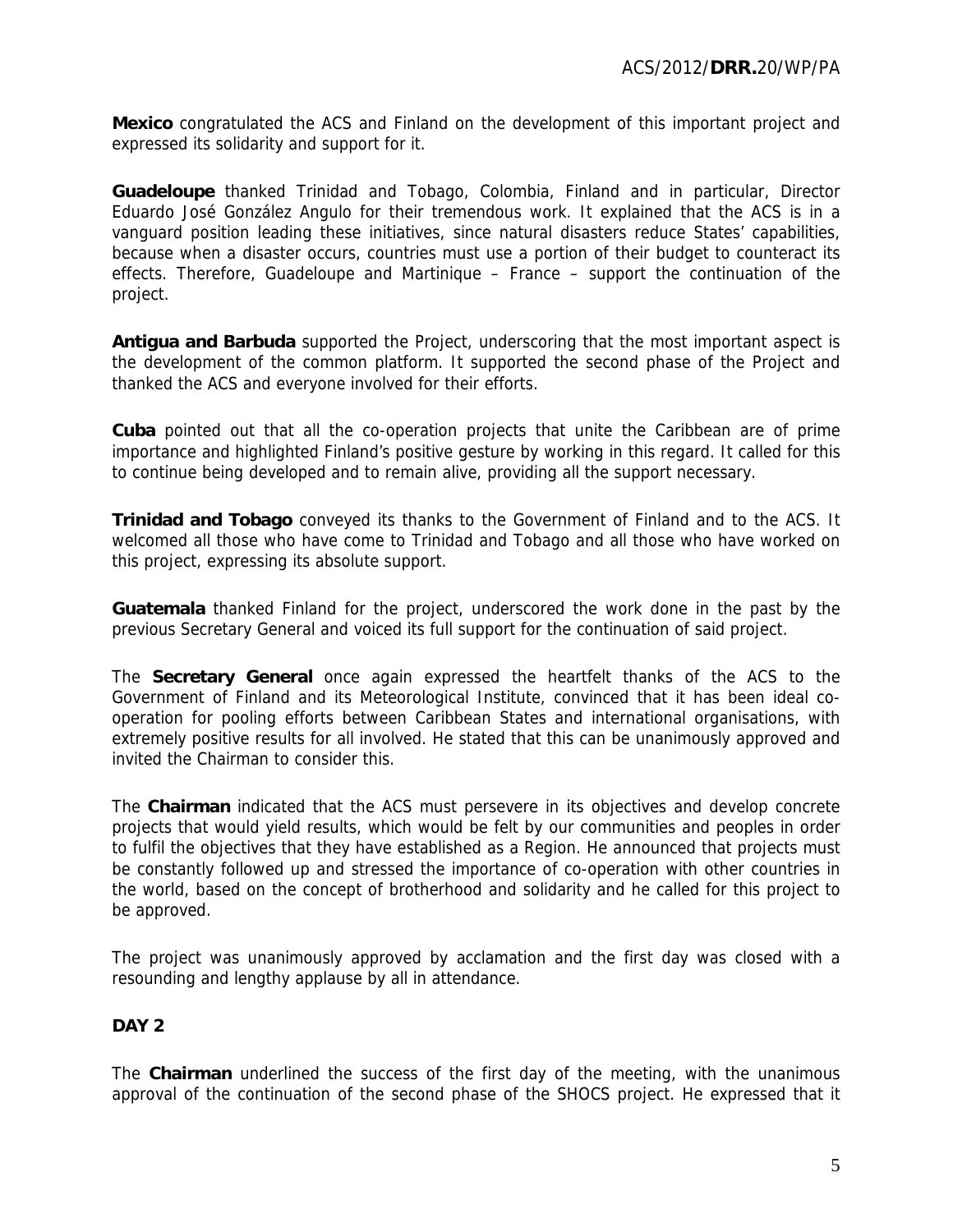was an honour to have the Minister of Planning and Sustainable Development, Dr. Bhoendradatt Tewarie and the Minister of Health of the Trinidad and Tobago Government, Dr. Fuad Khan attend the meeting. The Chairman welcomed all the participants.

The **Secretary General** extended a welcome to all those in attendance, especially the Honourable Ministers. He also conveyed his thanks for the presence, accompaniment and support of Trinidad and Tobago. He announced the intervention of Dr. Stephen Ramroop of the ODPM and stressed the importance of the "Green Response" project. The Secretary General also highlighted the presence of Mr. Howard Arfin, representing the IFRC. He further expressed his congratulations for the initiatives and announced that they will be presented for approval: the "Green Response" and "Urban Risk" projects.

The Honourable **Minister of Planning and Sustainable Development of Trinidad and Tobago,** Dr. Bhoendradatt Tewarie, delivered the opening address on the second day of the Meeting. The full address is attached to this Rapporteur's Report as **Annex VII**.

The Minister indicated that it was a pleasure and honour to attend the 20<sup>th</sup> Meeting of the ACS Special Committee on Disaster Risk Reduction and voiced his appreciation for the invitation. He began his address with an introduction pertaining to the link existing between Disaster Risk Reduction and Sustainable Development, pointing out that "disaster risk reduction strategies are particularly important for the Caribbean region, due to its vulnerability to natural disasters, which have a direct impact on the open nature of the economies".

As a second point, he expressed the importance of Disaster Risk Reduction and the green response to disasters in the context of Trinidad and Tobago, explaining that the "Green Response" project presented, adopts a sustainable approach to natural disaster management, producing an important change to reacting to the immediate needs of the persons affected by disasters, maintaining a long term vision for risk management, integrating the principles and values of environmental impact and sustainable development, as well as the use of green products, processes and technologies in response to disasters and the development of rules and regulations to be used by Caribbean governments in the promotion, production and use of these products.

The Minister then gave an account of the history of human and economic losses caused by disasters in Trinidad and Tobago between 1980 and 2010. He made mention of the policy framework for the medium term 2011-2014, defining it as the change toward planning the green policy, in an attempt to safeguard the environmental resources for the use and enjoyment of future generations. Therefore, Trinidad and Tobago is strongly committed to sustainable overall development and to the importance of interrelations among planning and disaster risk reduction, development and long term recovery, as outlined at the Río  $+20$ Conference held in Brazil in June 2012, where one of the thematic areas was the construction of resilient cities and communities, commitment to fulfilling the Hyogo Framework for Action, the importance of early warning systems, as well as the incorporation of the gender perspective into the design and implementation of all phases of disaster risk management.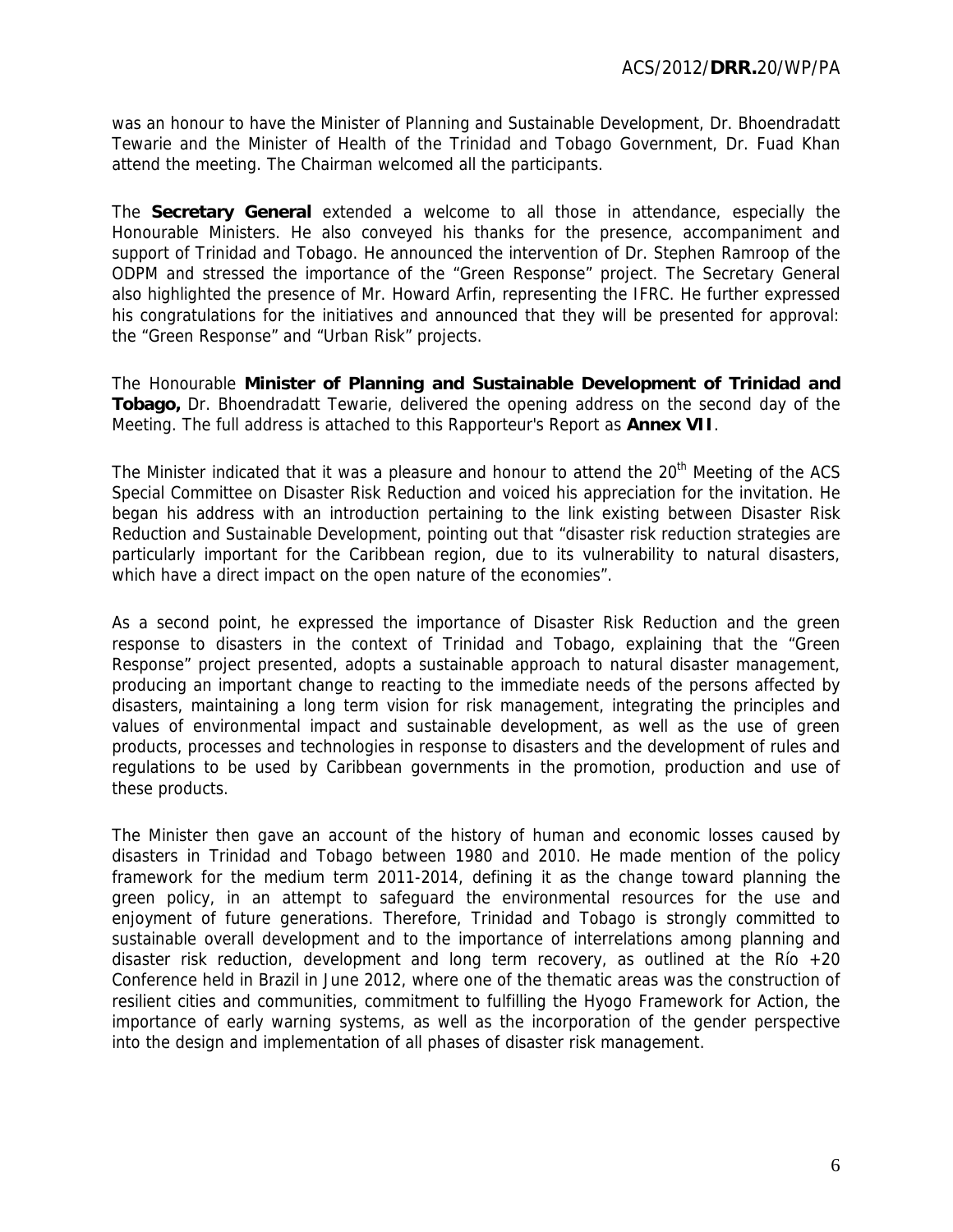With respect to the "Green Response" project, he explained that it is being developed in the framework of the Memorandum of Understanding and Letter of Intention signed between the IFRC and the ACS, which consists of 4 phases, which will identify, prove and promote the use of green technology in disaster response and recovery. In this respect, he also mentioned the specific objectives of the project. He closed by making a link between Government and green economy, stressing the importance of the growth of green technologies, noting that the Government has taken the initiative to capitalise on the growing world interest in ecological products that are compatible with green technology as a new driving force for the growth and development of new industries, which with success, could participate in the global market of environmentally friendly technology. He further underscored that it is crucial to "green the economy" of our countries.

The Honourable **Minister of Health of Trinidad and Tobago,** Dr. Fuad Khan, applauded the words expressed by the Honourable Minister of Planning and Sustainable Development of Trinidad and Tobago. He emphasised the importance of the problems concerning climate change and its consequences, such as: the increase in hurricanes, storms, etc. The Minister touched on the importance of responding immediately in the event of disasters and being prepared for them. In that regard, he highlighted the response elements and their strategic placement in order to facilitate said response, such as water and energy. He further reflected on providing hospitals with elements for an immediate response to disasters. In light of the foregoing, Dr. Khan underlined the importance of the green response project and above all, the preparation of the rapid response process with products and processes that respect the environment. He also underscored the importance of information and prevention campaigns for communities and concluded by stressing that it is vital to "green technologies".

The **Dominican Republic** applauded the remarks made by both Ministers. It highlighted the spirit of love toward the environment and the development of education toward its protection, in addition to channelling this as an investment. Lastly, it voiced its appreciation for all the interventions presented.

## V. **Presentation of the "Green Response" project**

Mr. **Howard Arfin,** Regional Caribbean Representative of the IFRC, greeted all the participants and indicated that it was an honour for the IFRC to attend the Meeting and present the "Green Response" and "Urban Risk" projects, as associates of the ACS.

Mr. Arfin spoke of the advancements made since the last meeting of the SCDRR in Bogotá up to the last meeting in Panama, held in October 2012 at the offices of the IFRC. He highlighted the work done since the commencement of the projects and praised in particular, Trinidad and Tobago's leadership, under the direction of Dr. Stephen Ramroop of the ODPM and the Colombian Government.

He acknowledged the presence of all the delegates of the Trinidad and Tobago Red Cross, including the volunteer in attendance. Mr. Arfin congratulated and thanked the Ministers for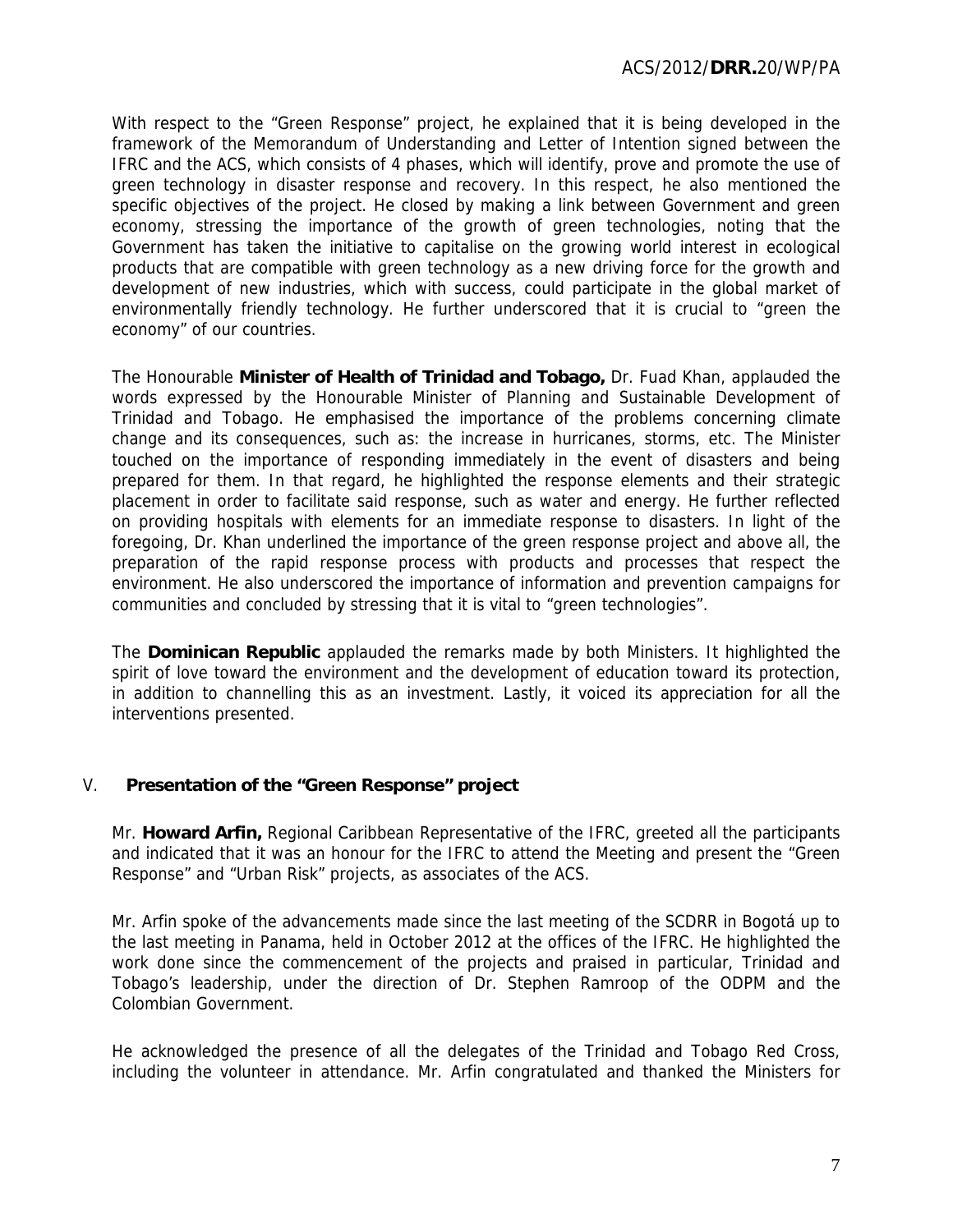their expressions of support and he closed his remarks by offering absolute support to the ACS in the development of all initiatives.

Dr. **Stephen Ramroop,** Executive Director of the ODPM, indicated that he was proud and delighted to have been considered by the ACS and the IFRC to head this project. He voiced his appreciation for the presentation delivered previously by the Ministers. He also reiterated the ODPM's role in Trinidad and Tobago and explained that these initiatives will also be developed in Tobago. The full presentation is attached to this Rapporteur's Report as **Annex VIII**.

Dr. Ramroop called attention to the disaster that occurred in Diego Martin, Port of Spain, in August of this year. He expressed the significance of the "Green Response" project and underscored the importance of considering the concept of green products in all cycles of the project. He announced that this model will be duplicated among all ACS countries. He further underlined several points, such as: the importance of inviting in Phase I all stakeholders, to lead the project more effectively, so as to guarantee the sound development of the subsequent phases, up to the completion of Phase IV. Dr. Ramroop also highlighted the importance of developing standards and regulations enshrined in a model law on green response and in that respect, he announced that this legislation is about to be voted on in the Parliament of Trinidad and Tobago.

Dr. Ramroop presented the main components of the study of the first phase, in addition to the specific objectives, the processes involved in each of the phases, the route map with its 6 elements of sustainability, the components of the feasibility study, the implementation of each of the phases, the expected results of Phase I, where primarily the draft model law on green response is expected to be ready, and lastly, he made mention of the practical details such as: estimated duration and cost, collaborating institutions, executing institutions and financing institutions, such as the Government of Trinidad and Tobago, which will provide US\$70,000 (US\$50,000 in cash and a non-monetary contribution of US\$20,000), once the project is approved. The ACS has also participated in a negotiation process with its partners to mobilise the remaining US\$70,000.

Dr. Ramroop highlighted the arduous work carried out with the ACS Directorate for Disaster Risk Reduction during this period.

The **Chairman** reiterated the importance of the project for the countries and peoples of the region. He then opened the floor for the delegations to offer their opinions in that respect and finally, the project was unanimously approved by acclamation.

## VI. **Presentation of the "Urban Risk" project**

Dr. **María Margarita Arias,** representing the Government of Colombia, presented the "Urban Risk" project. She recalled the overall objective of the project, as well as the creation process of the project at the Meeting in Bogotá, in Panama, the current efforts underway, including the joint work being done among the IFRC, the ACS, the CRC and the UNGRD. The full presentation is attached as **Annex IX**.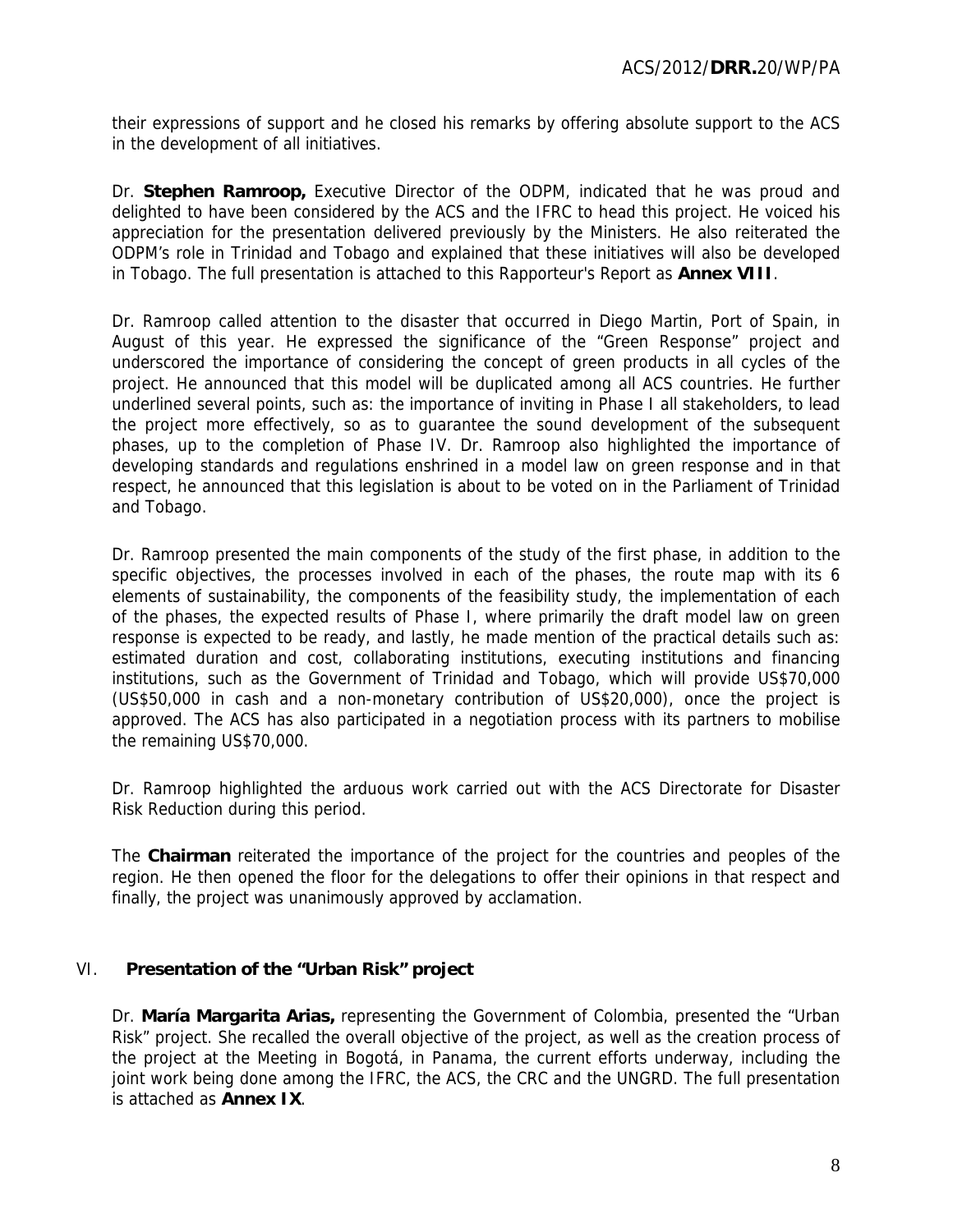In her presentation she explained each of the phases of the project, its beneficiaries, justification and contextualisation, underscoring the exchange of knowledge and lessons learnt from sub-regional platforms, in addition to which, she highlighted global programmes such as that on "resilient cities" of the ISDR, which serve as the framework for the activities proposed. She also presented the support team and collaborators, components and activities, preliminary schedule, cost matrix (preliminary), critical risks and means, Ex-post sustainability and lastly, she indicated that negotiations already began to manage the financing among the parties and that the Colombian Government is backing this initiative and offers absolute support to the ACS.

The **Dominican Republic** conveyed its thanks for the presentation in light of the importance of reducing disaster risk in cities, in order to guarantee their sustainable development. It placed the approval of this project for the consideration of the delegates, who also unanimously approved it with absolute acclamation.

**Colombia** applauded the presentations and thanked the presenters. It also expressed its support for the project presented and for the ACS.

## VII. **Presentation on the advancements made in the project** "**International Diploma (virtual) in Disaster Risk Reduction management**" **(ESAP)**

Dr. **María Margarita Arias,** representing the ESAP, delivered the presentation on the advancements made in the project. She indicated that last year, in the framework of the  $19<sup>th</sup>$ Meeting of the SCDRR, the ESAP proposed that a virtual diploma in disaster risk reduction management be offered at no cost, in English and Spanish for 5 representatives selected from each Member State. She announced that its launching will be planned for 2013 due to technical and academic adjustments that are being made and that participants will be selected from each country via the Ministries of Foreign Affairs, accompanied by the ACS, in accordance with the pre-requisites defined. Lastly, she stated that a DRR project will be established by each of the countries as a final research project, which will constitute a project bank for the ACS in the area of DRR.

The **Director** mentioned that this project serves to bring together those responsible for disasters in all ACS countries and to create a support network. He further announced that the ESAP is preparing it for proposal online at no cost, based on what has been indicated by them. He also pointed out that the project will begin with the diploma in Spanish, in 2013, after that the idea is to also present it in English and hopefully in French one day.

The **Dominican Republic** called for arrangements to be made before December to commence the study programme from February of the new year. In response, the Director announced that in light of the change in Rector of the ESAP Colombia, a decision cannot be made immediately and it will be necessary to await the appointment of the new Director.

**Guadeloupe** thanked Colombia for its involvement in this project and underscored the fact that it is a long term project, since it deals with education, which requires steps in the future.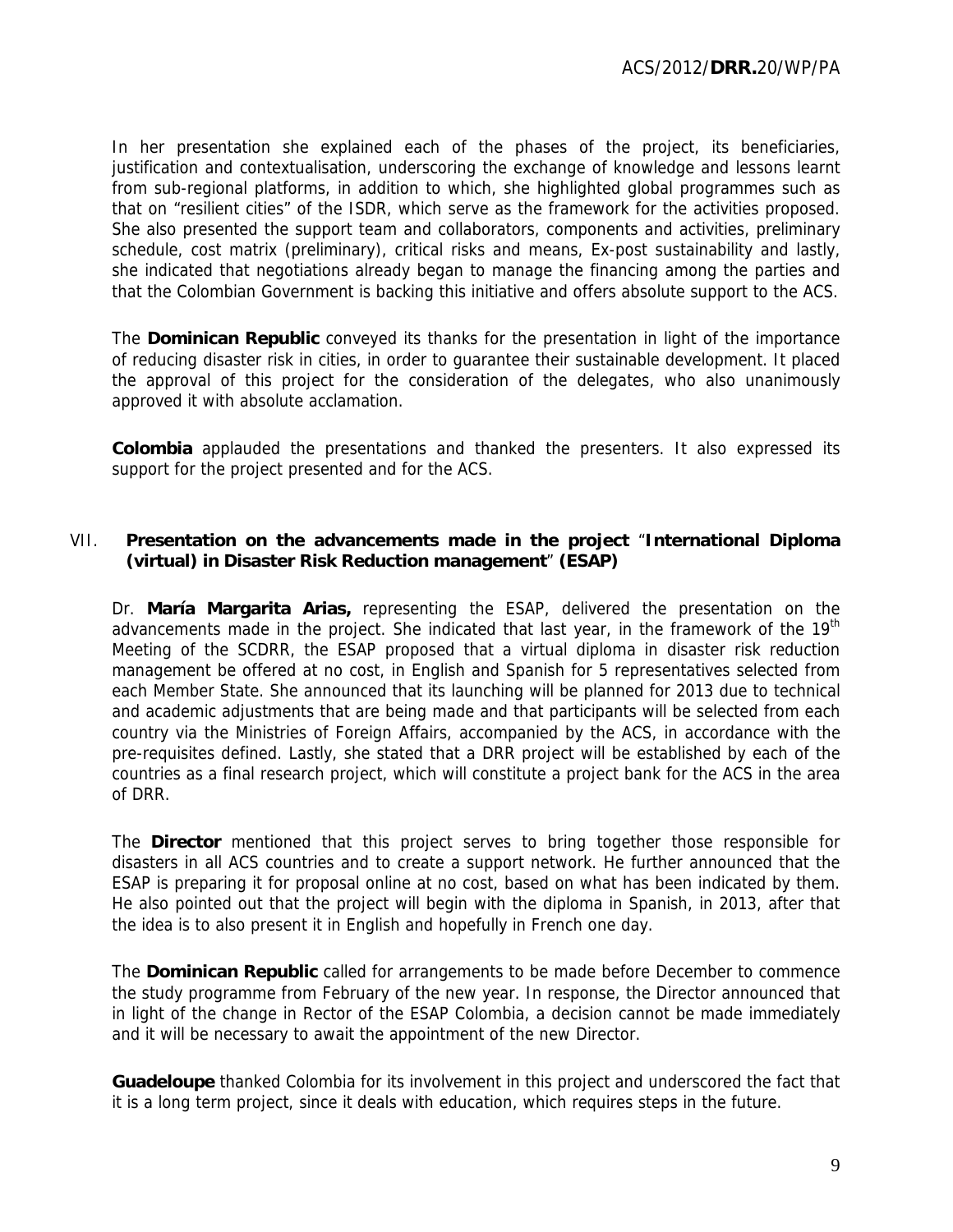## VIII. **Presentation of the advancements made in the Project** "**Risk management training centre in Santo Domingo, Dominican Republic**"

Ms. **Tania Estevez,** Counsellor of the Embassy of the Dominican Republic in Trinidad and Tobago, presented not only the advancements made in the project but its structure as well. She stressed the importance of the project as a result of the massive human and economic losses caused by disasters and emphasised our countries' vulnerability to such phenomena. She therefore requested that everyone consider means of financing the creation of this centre. The complete presentation is attached to this report as **Annex X**.

The **Chairman** noted that this is an ambitious yet productive project and one that has projection. He further announced that the building has already been constructed and that the budget can be reduced as a result. He explained that the Dominican Republic could provide additional resources. He called for a joint meeting to be held between the President of the Dominican Republic and the Secretary General of the ACS to examine financing channels to establish the centre.

**Cuba** supported the idea to create the centre and indicated that they have a similar initiative in this area. It pointed out that each country has a different way of acting and that everyone can add their experiences and lessons learnt so that a positive initiative could be created in a complementary fashion.

The **Chairman** invited **Cuba** to travel to the **Dominican Republic** to discuss the matter with General Paulino and thereby establish the project profile.

## IX. **Presentation of the advancements made in the radio soap opera** "**Rough Season**"

The **Research Assistant of the Directorate for Disaster Risk Reduction of the ACS, Olivia Confiac,** presented the advancements made in the Radio Soap Opera, which is attached to this Rapporteur's Report as **Annex XI**.

The **Chairman** expressed his appreciation for the presentation and invited everyone to continue supporting this project.

## X. **Presentation of the advancements made in the Implementation of the Hyogo Framework for Action in the Region of the Americas**

Mr. **Henri-Francois Morand,** Assistant Resident Representative of the United Nations Development Programme (UNDP) and representing the United Nations ISDR, presented the advancements made regarding the Hyogo Framework for Action, which is attached to this Rapporteur's Report as **Annex XII**.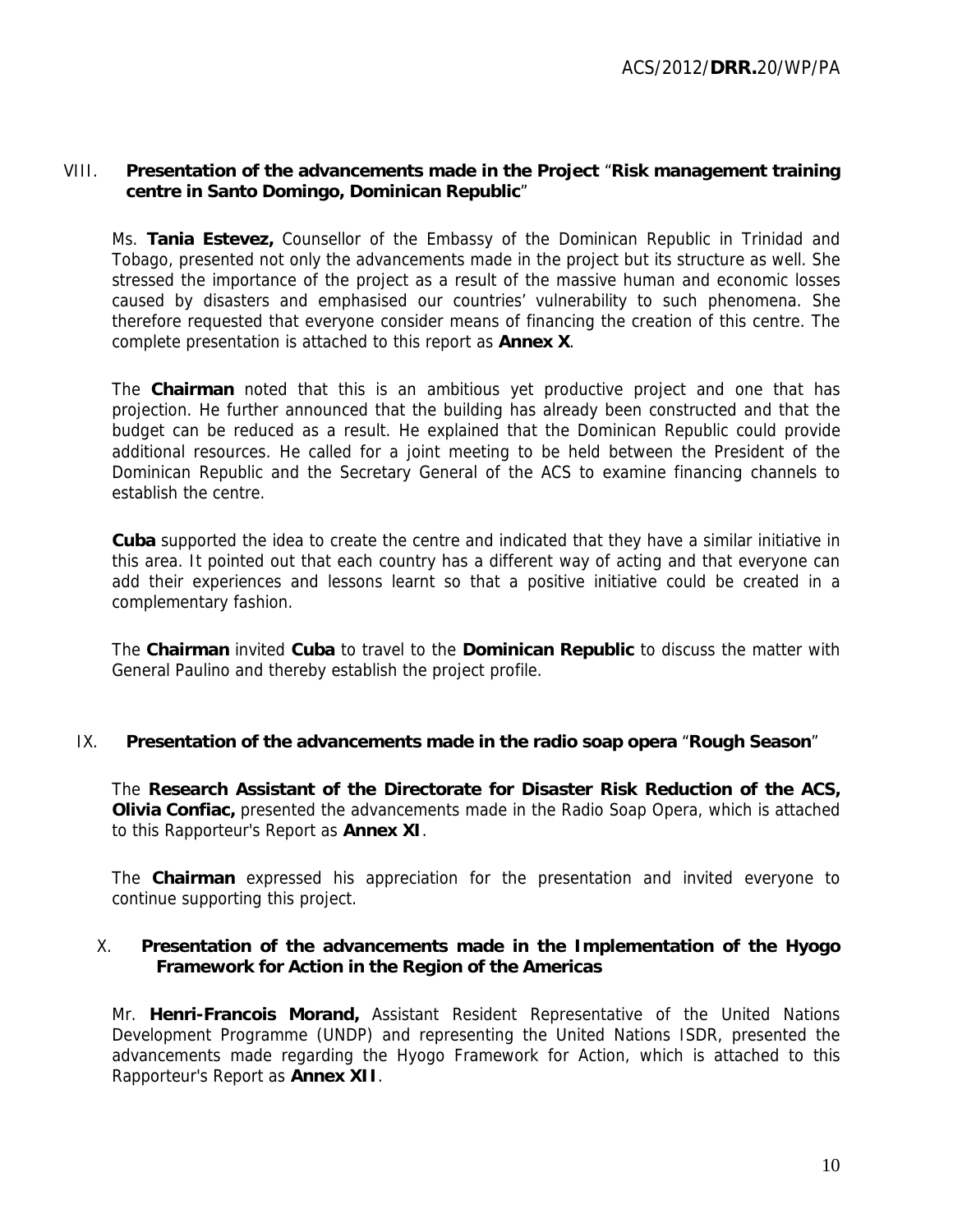. He recalled the five priorities, the achievements and progress made in including the gender issue in DRR. He announced that efforts are underway to define the continuation of the Hyogo Framework for Action after 2015. Thus, it is necessary to have a meeting that would assemble all stakeholders for consultation, in order to define the priorities. He also placed emphasis on the "Resilient Cities" programme and asked that the thematic platform on Urban Risk in the Americas and the document entitled: "Making Cities Resilient Report 2012" of the ISDR be consulted.

**Mexico** was of the view that the five priorities continue to be the guide at all levels (local, national, regional) for ACS countries. Above all, it conveyed its thanks for the support provided by the ISDR to the ACS. It also placed its support at the disposal of the ACS to consolidate priorities as a region for the Post-Hyogo 2015. Mexico reiterated the significance of the advancements made and that it is important to clarify the expectations for the future.

The **Secretary General and the Director** expressed their thanks for the interventions. The **Director** recalled that the ACS work programme has been based on the Hyogo Framework for Action, as previously reported. They also thanked Mexico for proposing that the ACS be made the voice of countries with respect to the progress made on the Hyogo Framework for Action. The corresponding arrangements will be made for this support.

**Jamaica** mentioned that its disasters office has informed it that it is particularly appreciative of all the initiatives and that it fully supports and joins the projects presented.

# XI. **Report on the "Natural Disasters Agreement"**

The **Director** recalled that to date, 15 countries have ratified the agreement, therefore, 3 more are required for its entry into force. He once again invited all countries to ratify it and recommended that consideration be given to the validity of said agreement.

## XII. **Presentation on the Guidelines on Domestic Facilitation and Regulation of International Disaster Relief and Initial Recovery Assistance (IDRL) and the Model Law for the Implementation of the IDRL Guidelines**

Ms. **Isabelle Granger**, **Coordinator of the Disaster Law Programme of the IFRC,**  delivered the presentation on the IDRL Guidelines. The full presentation is attached to this Rapporteur's Report as **Annex XIII**.

She pointed out that this presentation offers a general overview of the decisions taken regarding disaster laws at the "31<sup>st</sup> International Conference of the Red Cross and Red Crescent Societies in December 2011". In the presentation she explained that there needs to be legal preparation for the international response to disasters and spoke of the consultation process that has been underway since 2001, which has been developed through five regional forums where there has been involvement from high level government representatives; National Societies of the Red Cross and Red Crescent Societies; and humanitarian partners, between 2006 and 2007.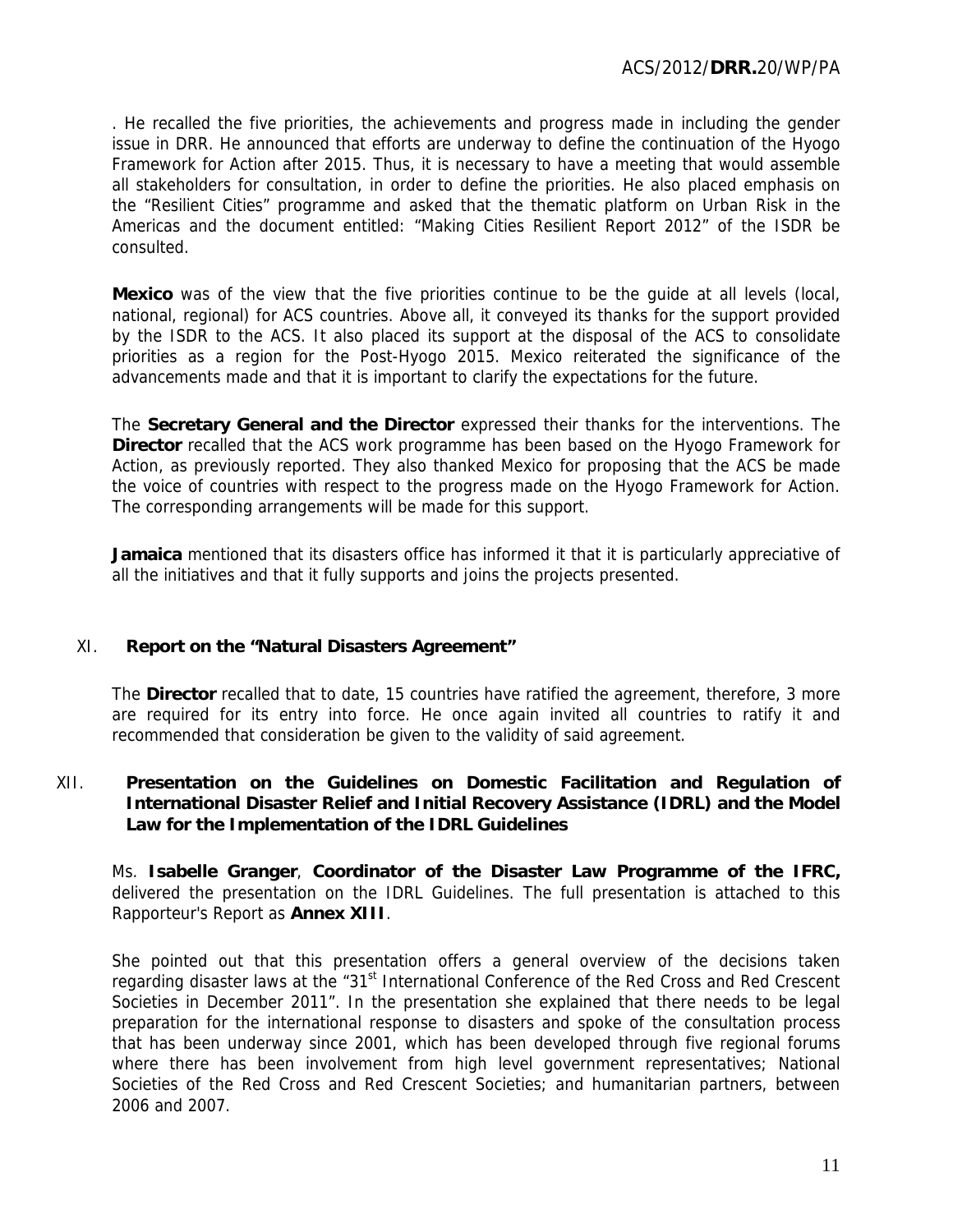Ms. Granger focussed on all the regulatory problems associated with international relief in countries when a disaster arises, such as bureaucratic obstacles for the entry and operations of those involved in international relief efforts, in addition to the problems concerning quality and coordination, in light of shortcomings in the monitoring and regulation of international relief, among others. She also delivered a brief presentation on the international instruments that seek to regulate the provision of international disaster relief.

She highlighted mainly that these Guidelines are recommendations to governments on how to prepare not only national legal frameworks, but also institutional and policy frameworks, in order to resolve the most common problems. To support governments in using the IDRL Guidelines, the International Federation and the National Societies have provided governments with technical assistance so that they could examine their national legislation in the area of international relief.

These projects are underway or being developed in more than 20 countries, including Colombia, Haiti, Sierra Leone, Laos and Vietnam, to name a few, and the IDRL Guidelines have also been proven to be a useful instrument for generating consensus at international and regional levels. They have been recognised in no less than six UN General Assembly resolutions and have been drawn as a reference in numerous declarations and statements of international organisations, such as the ASEAN in Asia, CAPRADE in South America and the European Council and NATO in Europe.

Many have also used the IDRL Guidelines as a base for developing guiding documents for their members. Therefore, in order to implement these Guidelines in the legislation of countries, the need to establish a Model Law has been proposed and a pilot version of said Law was presented, which is striving to be improved in early 2013. Ms. Granger also placed special emphasis on the fact that they are recommendations.

Dr. **Barbara Carby, President of the UWI Disaster Risk Reduction Centre** presented the advancements made in the project on the adoption of the model law implemented in Jamaica between the Jamaican Red Cross and the Jamaica ODPEM. The full presentation is attached as **Annex XIV**.

The **Chairman** congratulated both presenters, as well as Jamaica, for the effort made to apply the model law in that country.

**Barbados** expressed its appreciation for the presentations and announced that under the guidance of CDEMA, several countries are pursuing a process to review national legislation and it further underscored the importance of the model law. Thus, it invited the participants to contact Jeremy Collymore to facilitate this process.

The **Director** underlined the fact that the guidelines are recommendations and proposed that this matter be included in the work programme as a permanent activity and that it be presented to the sub-commissions that are examining the main topics of the  $5<sup>th</sup>$  Summit that is scheduled to take place in Haiti in 2013.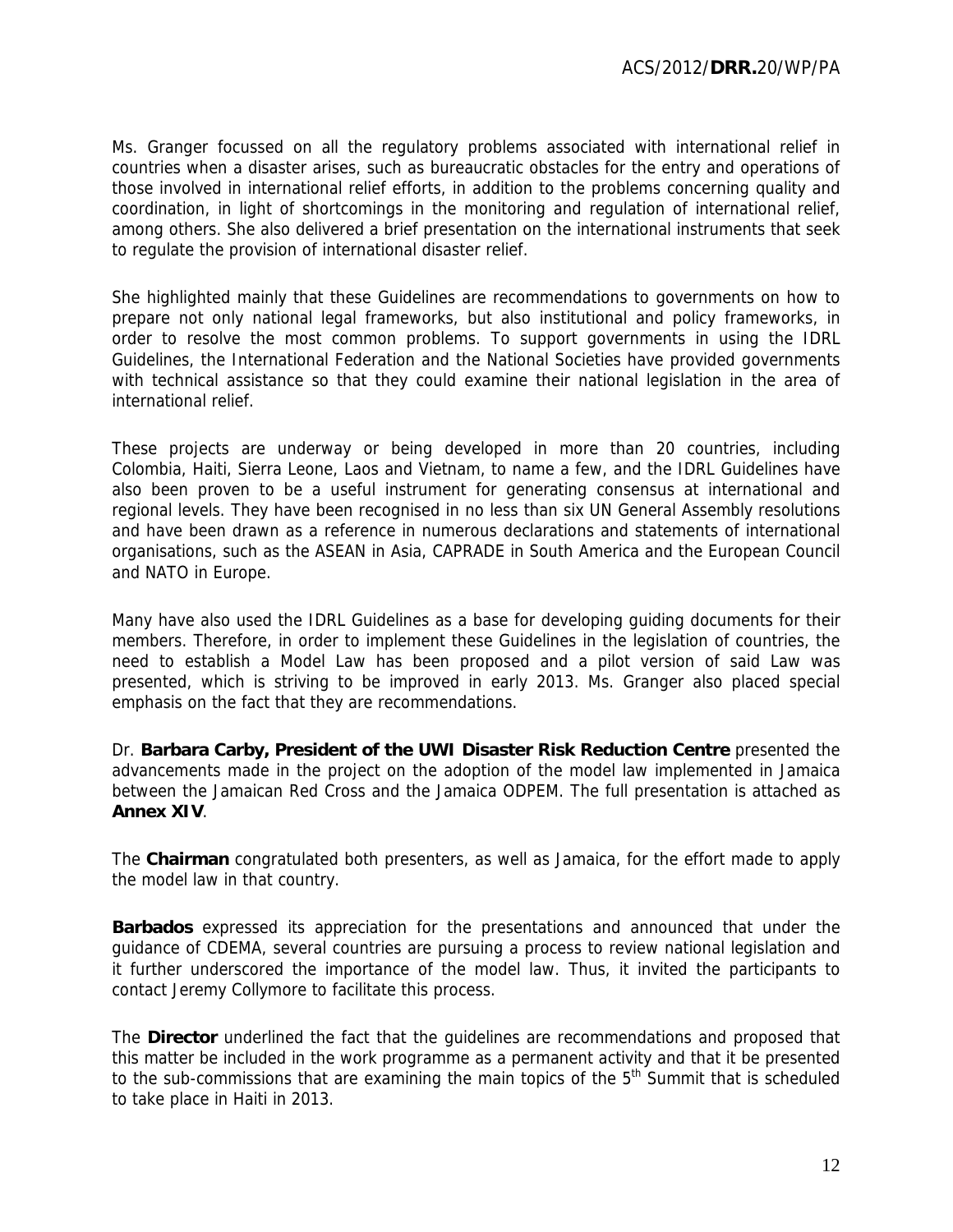**Mexico** indicated that in its case, it prefers to maintain the law that is already in force instead of creating a new one. However, they have identified flaws that the model law can complement. Mexico supported the initiative to add this issue in the declaration for the  $5<sup>th</sup>$  Summit, specifying that it should focus on providing a support facility for humanitarian aid and for the dispatching and receipt of relief.

The **Chairman** considered the proposals mentioned in the presentations and called for support to continue working on the matter. The proposals were accepted.

## XIII. **Proposal for the Renewal of the "Saint Marc Plan of Action"**

The **Director** recalled the context, objective and importance of the Saint Marc Plan of Action and its recent expiration. He proposed that it be maintained for one more year and that a meeting be convened with the conference bodies that worked initially on the creation of the plan, for them to work on its renewal.

The **Chairman** urged the participants to accept the proposal to maintain the Plan of Action, since all its points are of prime importance for the sustainable development of our countries. He asked them to extend the Plan to 2020. The Meeting agreed.

## XIV. **Presentation and discussion of the Work Programme for 2012-2013**

The **Director** asked that the three projects approved, in addition to the IDRL Guidelines and the model law, be included as permanent activities. This was unanimously approved. This document is attached as **Annex XV**.

# XV. **Report on the status of institutional contacts by country (Secretariat)**

The **Director** requested that the Secretariat be notified of any changes that may have arisen in the focal points.

## XVI. **Proposals for the date and venue of the next meeting**

The **Chairman** reported that this will be decided according to the Chairman elected during the next meeting of the Ministerial Council.

## XVII. **Any other business**